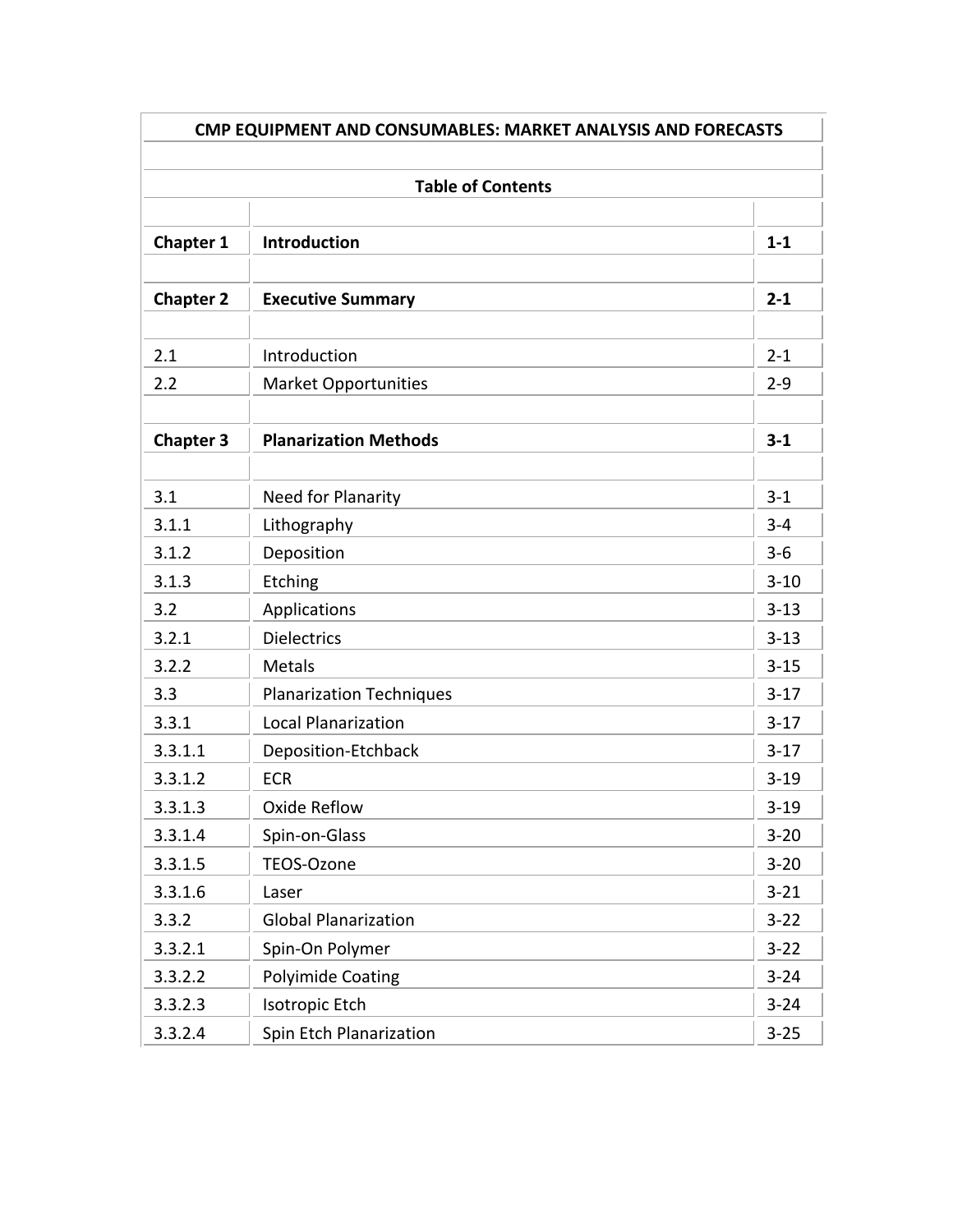| 3.3.2.5          | Electropolishing                        | $3 - 26$ |
|------------------|-----------------------------------------|----------|
| 3.4              | <b>CMP</b>                              | $3 - 28$ |
| 3.4.1            | Background                              | $3 - 33$ |
| 3.4.2            | <b>Research Efforts</b>                 | $3 - 34$ |
| 3.4.3            | Advantages and Disadvantages            | $3 - 35$ |
| 3.4.4            | <b>Process Parameters</b>               | $3 - 37$ |
| 3.4.4.1          | <b>STI Planarization</b>                | $3 - 39$ |
| 3.4.4.2          | Copper CMP                              | $3 - 43$ |
| 3.4.4.3          | Low-K Integration                       | $3 - 57$ |
| 3.4.4.4          | <b>Defect Density</b>                   | $3 - 65$ |
| 3.4.4.5          | Metrology                               | $3-67$   |
| 3.4.5            | <b>Device Processing Parameters</b>     | $3 - 80$ |
| 3.4.5.1          | <b>Memory Devices</b>                   | $3 - 80$ |
| 3.4.5.2          | Logic Devices                           | $3 - 81$ |
|                  |                                         |          |
| <b>Chapter 4</b> | <b>CMP Consumables</b>                  | $4 - 1$  |
|                  |                                         |          |
|                  |                                         |          |
| 4.1              | <b>Slurries</b>                         | $4 - 1$  |
| 4.1.1            | <b>Types</b>                            | $4 - 1$  |
| 4.1.2            | pH Effects                              | $4 - 7$  |
| 4.1.3            | <b>Oxidizers</b>                        | $4 - 10$ |
| 4.1.4            | <b>Particle Morphology Effects</b>      | $4 - 11$ |
| 4.1.5            | <b>Chemical Distribution Management</b> | $4 - 13$ |
| 4.1.6            | <b>Slurry Supplier Profiles</b>         | $4 - 18$ |
| 4.1.7            | <b>Abrasive Suppliers</b>               | $4 - 32$ |
| 4.2              | Post-CMP Clean                          | $4 - 36$ |
| 4.3              | <b>Polishing Pads</b>                   | $4 - 42$ |
| 4.3.1            | <b>Types</b>                            | $4 - 42$ |
| 4.3.2            | Performance                             | $4 - 43$ |
| 4.3.3            | <b>Slurryless Pads</b>                  | $4 - 49$ |
|                  |                                         |          |
| <b>Chapter 5</b> | <b>CMP Equipment</b>                    | $5 - 1$  |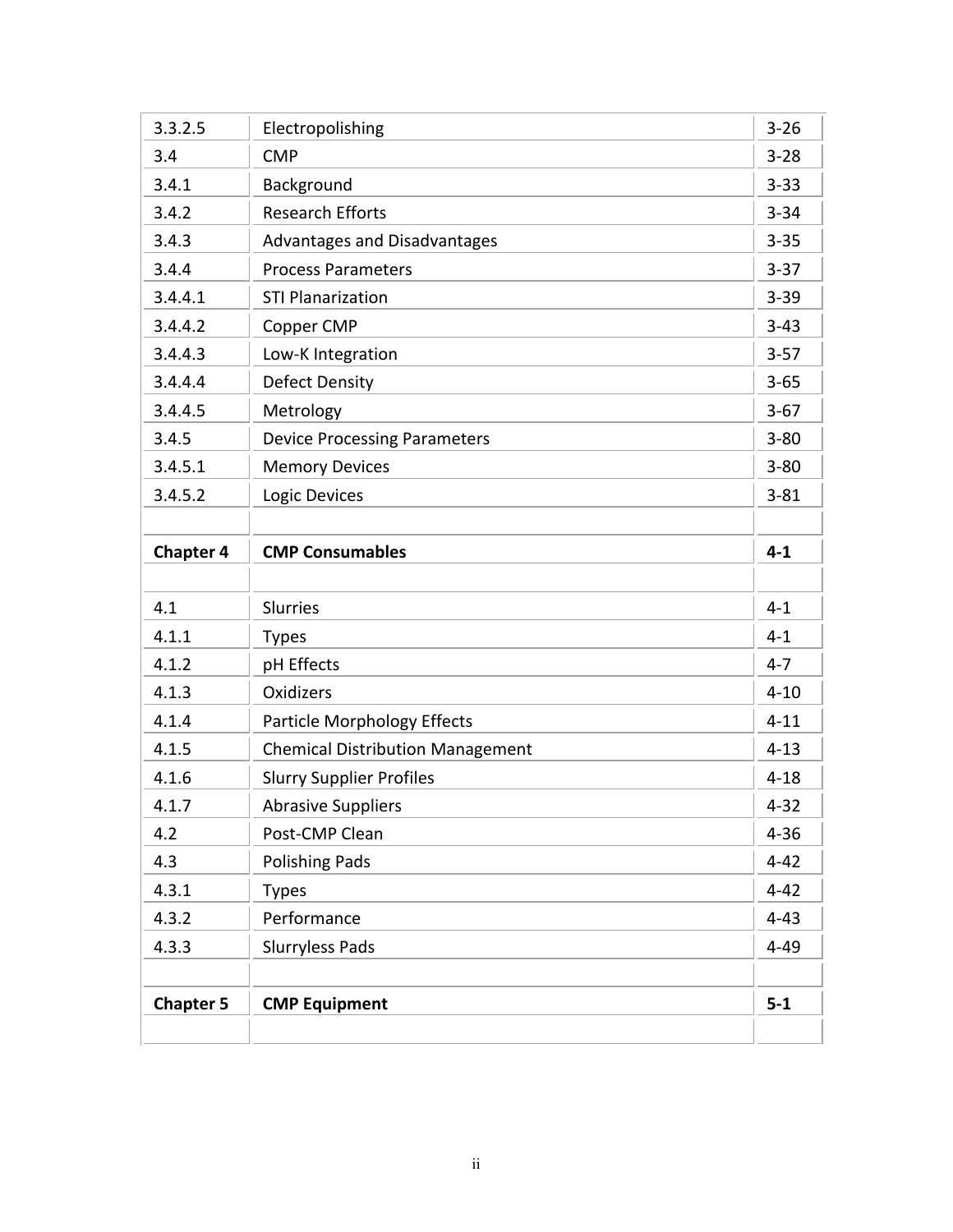| 5.1              | Single-Head Approach                        | $5 - 1$  |
|------------------|---------------------------------------------|----------|
| 5.1.1            | Advantages                                  | $5 - 1$  |
| 5.1.2            | Disadvantages                               | $5 - 3$  |
| 5.2              | Multi-Head Approach                         | $5 - 4$  |
| 5.2.1            | Advantages                                  | $5-4$    |
| 5.2.2            | Disadvantages                               | $5-5$    |
| 5.3              | <b>Equipment Profiles</b>                   | $5-6$    |
| 5.3.1            | <b>Applied Materials</b>                    | $5 - 7$  |
| 5.3.2            | Ebara                                       | $5-8$    |
| 5.3.3            | Strasbaugh                                  | $5-9$    |
| 5.3.4            | <b>Novellus</b>                             | $5-9$    |
| 5.3.5            | Nikon                                       | $5 - 10$ |
| 5.3.6            | Doosan Mecatec                              | $5 - 11$ |
| 5.3.7            | <b>Other Entrants</b>                       | $5 - 11$ |
| 5.4              | <b>Clustered Tools</b>                      | $5 - 12$ |
| 5.5              | <b>Competitive Non-CMP Tools</b>            | $5 - 15$ |
|                  |                                             |          |
| <b>Chapter 6</b> | <b>User Issues</b>                          | $6-1$    |
|                  |                                             |          |
| 6.1              | Cost of Ownership                           | $6-1$    |
| 6.2              | <b>User Requirements</b>                    | $6 - 7$  |
| 6.3              | Benchmarking a Vendor                       | $6 - 10$ |
| 6.3.1            | Pricing                                     | $6 - 10$ |
|                  |                                             |          |
| 6.3.2            | <b>Vendor Commitment and Attitudes</b>      | $6 - 12$ |
| 6.3.3            | <b>Vendor Capabilities</b>                  | $6 - 13$ |
| 6.3.4            | <b>System Capabilities</b>                  | $6 - 15$ |
| 6.4              | <b>User-Supplier Synergy</b>                | $6 - 16$ |
| 6.4.1            | <b>Feedback During Equipment Evaluation</b> | $6 - 16$ |
| 6.4.2            | <b>Feedback During Device Production</b>    | $6 - 17$ |
| 6.5              | Reliability                                 | $6 - 18$ |
| 6.6              | <b>Equipment Maintainability</b>            | $6 - 19$ |
|                  |                                             |          |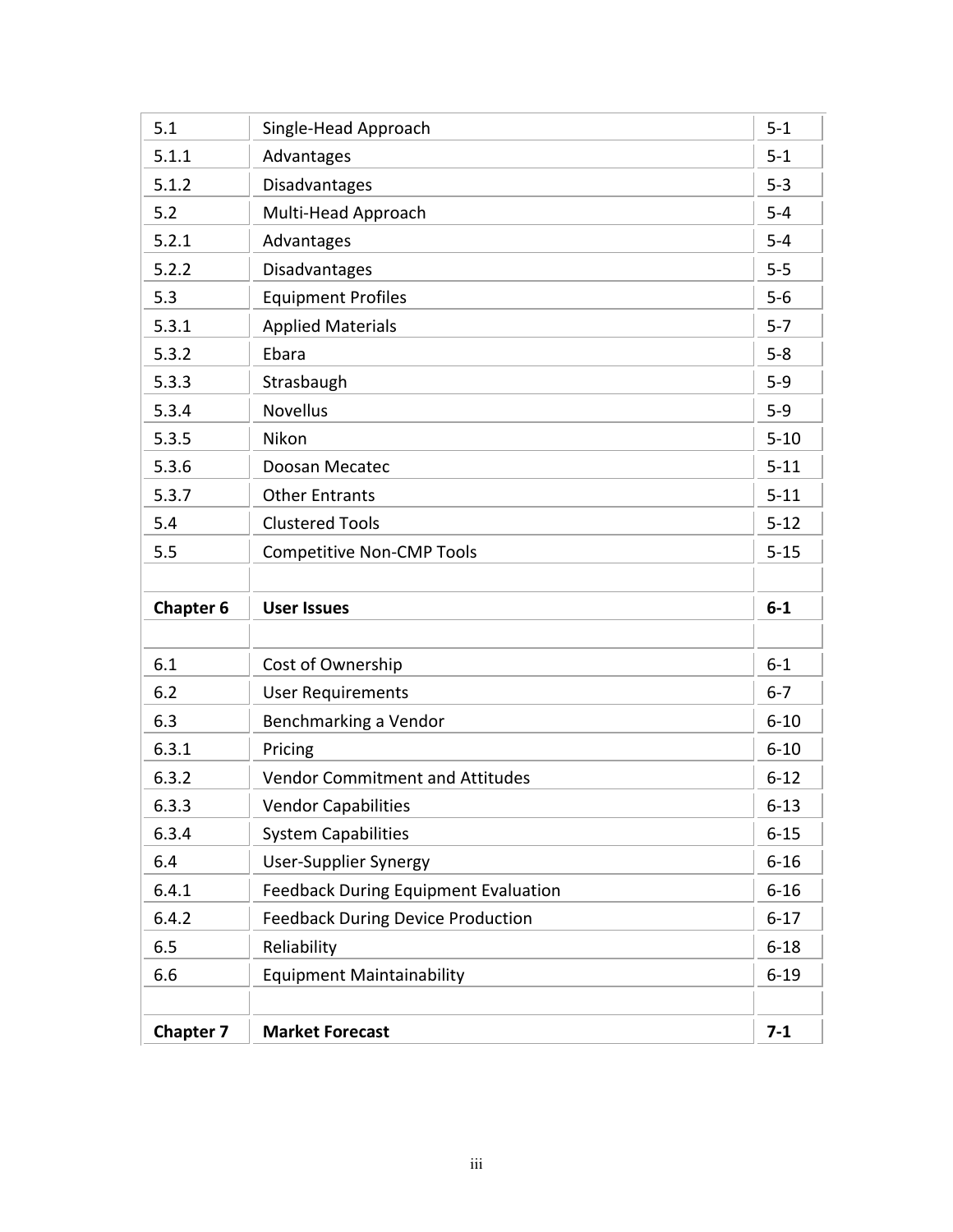| 7.1                    | Introduction                                  |          |
|------------------------|-----------------------------------------------|----------|
| 7.2                    | <b>Market Forecast Assumptions</b>            | $7 - 4$  |
| 7.3                    | <b>Equipment Market</b>                       | $7 - 5$  |
| 7.3.1                  | Introduction                                  | $7 - 5$  |
| 7.3.2                  | <b>CMP Polisher Market</b>                    | $7 - 6$  |
| 7.4                    | <b>Consumable Market</b>                      | $7 - 11$ |
| 7.4.1                  | Slurry                                        | $7 - 11$ |
| 7.4.2                  | Pads                                          | $7 - 21$ |
|                        |                                               |          |
| <b>List of Figures</b> |                                               |          |
|                        |                                               |          |
| 1.1                    | Process Integration for CMP                   | $1 - 2$  |
| 3.1                    | Levels of Integration of Dynamic Rams         | $3 - 2$  |
| 3.2                    | Planarization Lengths of Various Methods      | $3 - 18$ |
| 3.3                    | <b>Normalized Removal Rates</b>               | $3 - 29$ |
| 3.4                    | <b>Reduced Complexity With Copper</b>         | $3 - 45$ |
| 3.5                    | <b>Copper Loss From CMP</b>                   | $3 - 50$ |
| 3.6                    | <b>CMP Copper Process Technologies</b>        | $3 - 52$ |
| 3.7                    | <b>CMP Performance Improvements</b>           | $3 - 54$ |
| 3.8                    | Polish Endpoint Control                       | $3 - 78$ |
| 4.1                    | Effect of Nitrate Ions on the Cu Removal Rate | $4 - 8$  |
| 4.2                    | Removal Rate of Ta                            | $4 - 9$  |
| 4.3                    | <b>Bulk Chemical Distribution System</b>      | $4 - 15$ |
| 4.4                    | Through The Brush Chemical Delivery           | $4 - 37$ |
| 4.5                    | <b>Megasonics Post-CMP Clean</b>              | $4 - 39$ |
| 4.6                    | Micrograph Of 3M Slurryless Pad               | $4 - 50$ |
| 6.1                    | Effect of Tool MTBF on CMP Cost               | $6-5$    |
| 6.2                    | Removal Rate Vs Throughput and CMP Cost       | $6-6$    |
| 7.1                    | Worldwide CMP Polisher Market                 | $7 - 8$  |
| 7.2                    | Worldwide CMP Slurry Market Forecast          | $7 - 13$ |
| 7.3                    | <b>CMP Slurry Market by Application</b>       | $7 - 15$ |
| 7.4                    | ILD Slurry Market Share                       | $7 - 16$ |